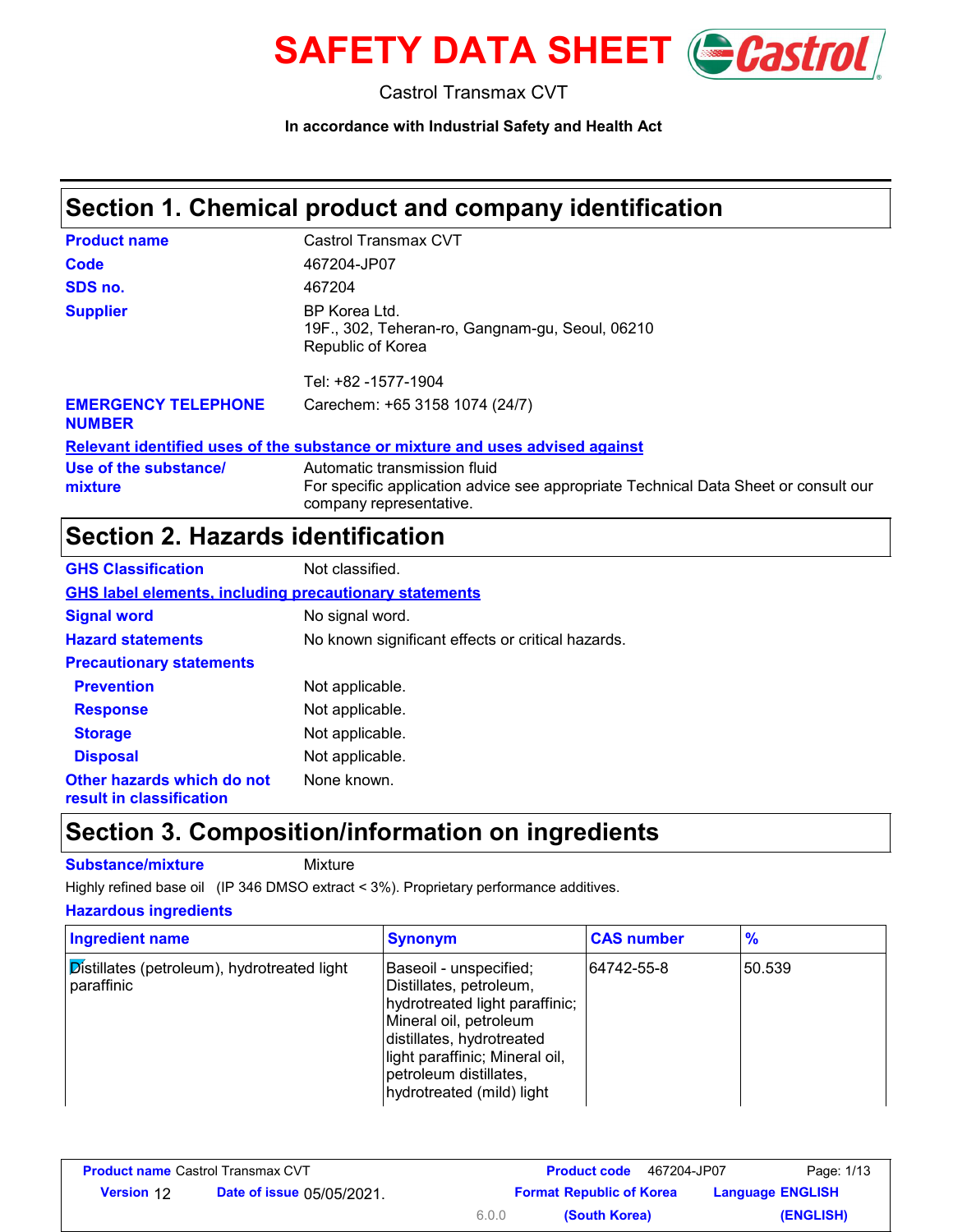# **Section 3. Composition/information on ingredients**

| Section 3. Composition/information on ingredients                                                                                                                                                                                                                   |                                                                                                                                                                                                                                                                                                                                                                                                                                                                                          |             |       |
|---------------------------------------------------------------------------------------------------------------------------------------------------------------------------------------------------------------------------------------------------------------------|------------------------------------------------------------------------------------------------------------------------------------------------------------------------------------------------------------------------------------------------------------------------------------------------------------------------------------------------------------------------------------------------------------------------------------------------------------------------------------------|-------------|-------|
|                                                                                                                                                                                                                                                                     | paraffinic; Distillates<br>(petroleum), hydro-treated<br>light paraffinic; Paraffin oil;<br><b>DISTILLATES</b><br>(PETROLEUM)<br><b>HYDROTREATED LIGHT</b><br>PARAFFINIC;<br>DISTILLATES,<br><b>HYDROTREATED LIGHT</b><br>PARAFFINIC; ALIPHATIC<br>HYDROCARBON,<br><b>SULFURIZED; Distillates</b><br>(petroleum), hydrotreated<br>light paraffinic, Baseoil -<br>unspecified                                                                                                             |             |       |
| Distillates (petroleum), hydrotreated heavy<br>paraffinic                                                                                                                                                                                                           | Baseoil - unspecified;<br>Distillates, petroleum,<br>hydrotreated heavy<br>paraffinic; Mineral oil,<br>petroleum distillates,<br>hydrotreated heavy<br>paraffinic; Distillates<br>(petroleum), hydro-treated<br>heavy paraffinic; Paraffin oil;<br>HYDROTREATED HEAVY<br>PARAFFINIC DISTILLATE;<br><b>DISTILLATES</b><br>(PETROLEUM)<br><b>HYDROFVLD; Distillates</b><br>(petroleum), hydrotreated<br>heavy paraffinic, Baseoil -<br>unspecified                                         | 64742-54-7  | 37.55 |
| 2-Propenoic acid, 2-methyl-, butyl ester,<br>polymer with N-[3-(dimethylamino)propyl]<br>-2-methyl-2-propenamide, dodecyl 2-methyl-<br>2-propenoate, eicosyl 2-methyl-<br>2-propenoate, hexadecyl 2-methyl-<br>2-propenoate and octadecyl 2-methyl-<br>2-propenoate | Methacrylate copolymer                                                                                                                                                                                                                                                                                                                                                                                                                                                                   | 176487-46-0 | 5.1   |
| Lubricating oils (petroleum), C15-30,<br>hydrotreated neutral oil-based                                                                                                                                                                                             | Baseoil - unspecified;<br>Lubricating oils, petroleum,<br>C15-30, hydrotreated<br>neutral oil based; Paraffin<br>oil; Lubricating oils<br>(petroleum), C15-C30,<br>hydrotreated neutral oil-<br>based; Lubricating oils,<br>petroleum,<br>C15-30-hydrotreated<br>neutral oil-based;<br>Lubricating oils (petroleum),<br>(C=15-30), hydrotreated<br>neutral oil-based; OILS,<br><b>LUBRICATING</b><br>(PETROLEUM)<br><b>HYDROTREATED</b><br>NEUTRAL OIL-BASED<br>C15-30; Lubricating oils | 72623-86-0  | 2.55  |

|                   | <b>Product name Castrol Transmax CVT</b> |       | 467204-JP07<br><b>Product code</b> | Page: 2/13              |
|-------------------|------------------------------------------|-------|------------------------------------|-------------------------|
| <b>Version 12</b> | <b>Date of issue 05/05/2021.</b>         |       | <b>Format Republic of Korea</b>    | <b>Language ENGLISH</b> |
|                   |                                          | 6.0.0 | (South Korea)                      | (ENGLISH)               |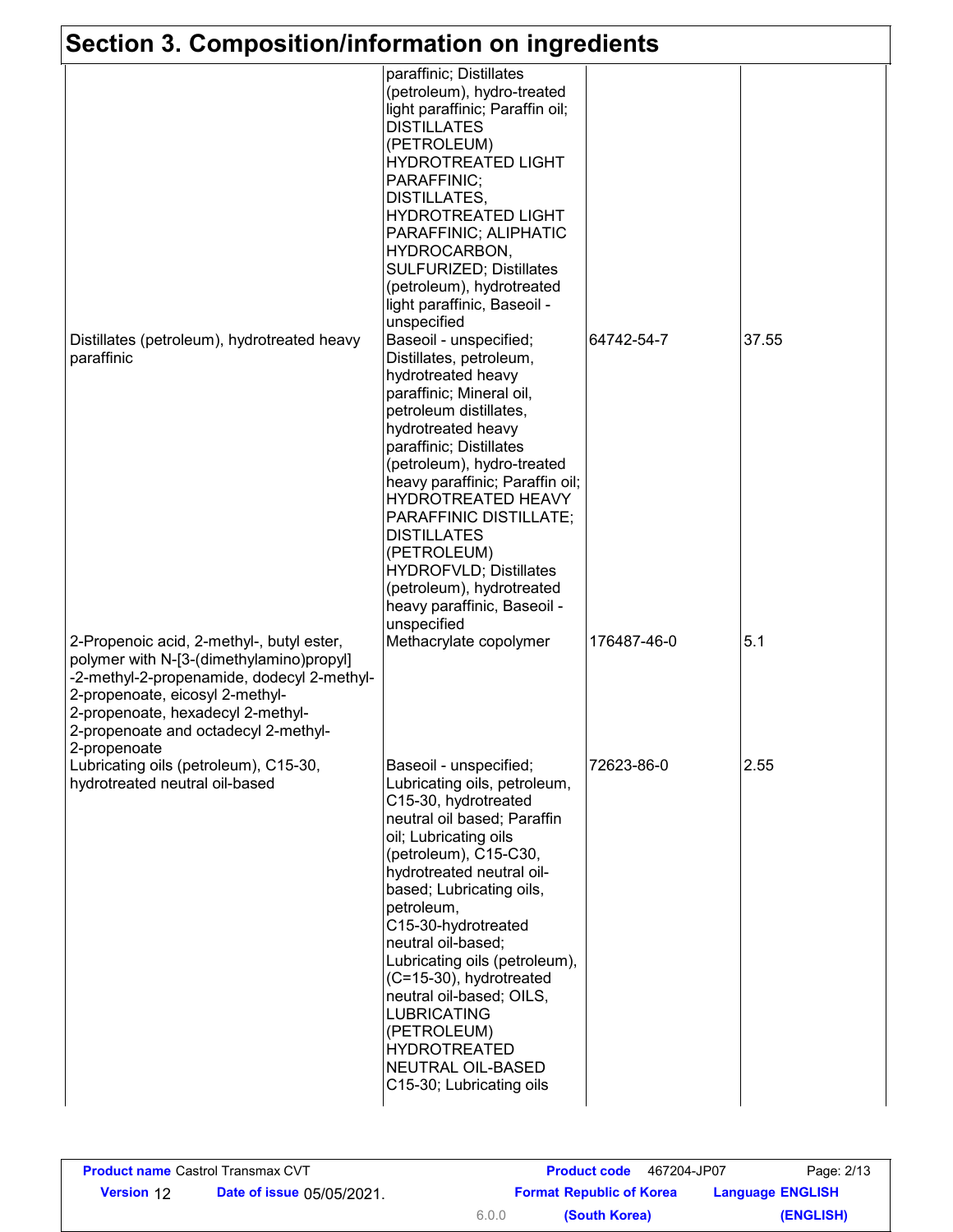# **Section 3. Composition/information on ingredients**

| UII VI V                                    | ommonnauon on mgroaiont                                  |            |        |
|---------------------------------------------|----------------------------------------------------------|------------|--------|
|                                             | (petroleum), C15-30,                                     |            |        |
|                                             | hydrotreated neutral oil-                                |            |        |
|                                             | based, Baseoil - unspecified                             |            |        |
| Distillates (petroleum), hydrotreated light | Baseoil - unspecified;                                   | 64742-55-8 | 1.7    |
| paraffinic                                  | Distillates, petroleum,                                  |            |        |
|                                             | hydrotreated light paraffinic;                           |            |        |
|                                             | Mineral oil, petroleum                                   |            |        |
|                                             | distillates, hydrotreated                                |            |        |
|                                             | light paraffinic; Mineral oil,<br>petroleum distillates, |            |        |
|                                             | hydrotreated (mild) light                                |            |        |
|                                             | paraffinic; Distillates                                  |            |        |
|                                             | (petroleum), hydro-treated                               |            |        |
|                                             | light paraffinic; Paraffin oil;                          |            |        |
|                                             | <b>DISTILLATES</b>                                       |            |        |
|                                             | (PETROLEUM)                                              |            |        |
|                                             | <b>HYDROTREATED LIGHT</b>                                |            |        |
|                                             | PARAFFINIC;                                              |            |        |
|                                             | DISTILLATES,                                             |            |        |
|                                             | <b>HYDROTREATED LIGHT</b>                                |            |        |
|                                             | PARAFFINIC; ALIPHATIC                                    |            |        |
|                                             | HYDROCARBON,                                             |            |        |
|                                             | <b>SULFURIZED; Distillates</b>                           |            |        |
|                                             | (petroleum), hydrotreated                                |            |        |
|                                             | light paraffinic, Baseoil -                              |            |        |
|                                             | unspecified                                              |            |        |
| dimantine                                   | 1-Octadecanamine, N,N-                                   | 124-28-7   | 0.1683 |
|                                             | dimethyl-;                                               |            |        |
|                                             | Dimethylstearylamine; N,N-                               |            |        |
|                                             | Dimethyloctadecylamine;                                  |            |        |
|                                             | Octadecyldimethylamine;                                  |            |        |
|                                             | Dimethyl stearamine;                                     |            |        |
|                                             | dimethyl(octadecyl)amine;                                |            |        |
|                                             | N,N-dimethyloctadecan-                                   |            |        |
|                                             | 1-amine; Octadecylamine,                                 |            |        |
|                                             | N,N-dimethyl;<br>Dimethyloctadecylamine; N,              |            |        |
|                                             | N-Dimethyl-                                              |            |        |
|                                             | 1-octadecanamine; N,N-                                   |            |        |
|                                             | dimethyl-octadecan-                                      |            |        |
|                                             | 1-amine                                                  |            |        |
| 2-(2-heptadec-8-enyl-2-imidazolin-1-yl)     | 1H-Imidazole-1-ethanol, 2-                               | 95-38-5    | 0.051  |
| ethanol                                     | (8-heptadecen-1-yl)                                      |            |        |
|                                             | -4,5-dihydro-; 1H-Imidazole-                             |            |        |
|                                             | 1-ethanol, 2-                                            |            |        |
|                                             | (8-heptadecenyl)                                         |            |        |
|                                             | -4,5-dihydro-; 2-lmidazoline-                            |            |        |
|                                             | 1-ethanol, 2-                                            |            |        |
|                                             | (8-heptadecenyl)-; 2-                                    |            |        |
|                                             | (8-heptadecenyl)                                         |            |        |
|                                             | -2-imidazoline-1-ethanol; 1-                             |            |        |
|                                             | (2-Hydroxyethyl)-2-                                      |            |        |
|                                             | (heptadecenyl)imidazoline;                               |            |        |
|                                             | OLEYL HYDROXYETHYL                                       |            |        |
|                                             | IMIDAZOLINE; 2-                                          |            |        |
|                                             | (2-heptadec-8-enyl-                                      |            |        |
|                                             | 2-imidazolin-1-yl)ethanol/(Z)                            |            |        |
|                                             | -2-(8-heptadecenyl)                                      |            |        |
|                                             |                                                          |            |        |

| <b>Product name</b> Castrol Transmax CVT |                                  |       | 467204-JP07<br><b>Product code</b> | Page: 3/13              |
|------------------------------------------|----------------------------------|-------|------------------------------------|-------------------------|
| <b>Version 12</b>                        | <b>Date of issue 05/05/2021.</b> |       | <b>Format Republic of Korea</b>    | <b>Language ENGLISH</b> |
|                                          |                                  | 6.0.0 | (South Korea)                      | (ENGLISH)               |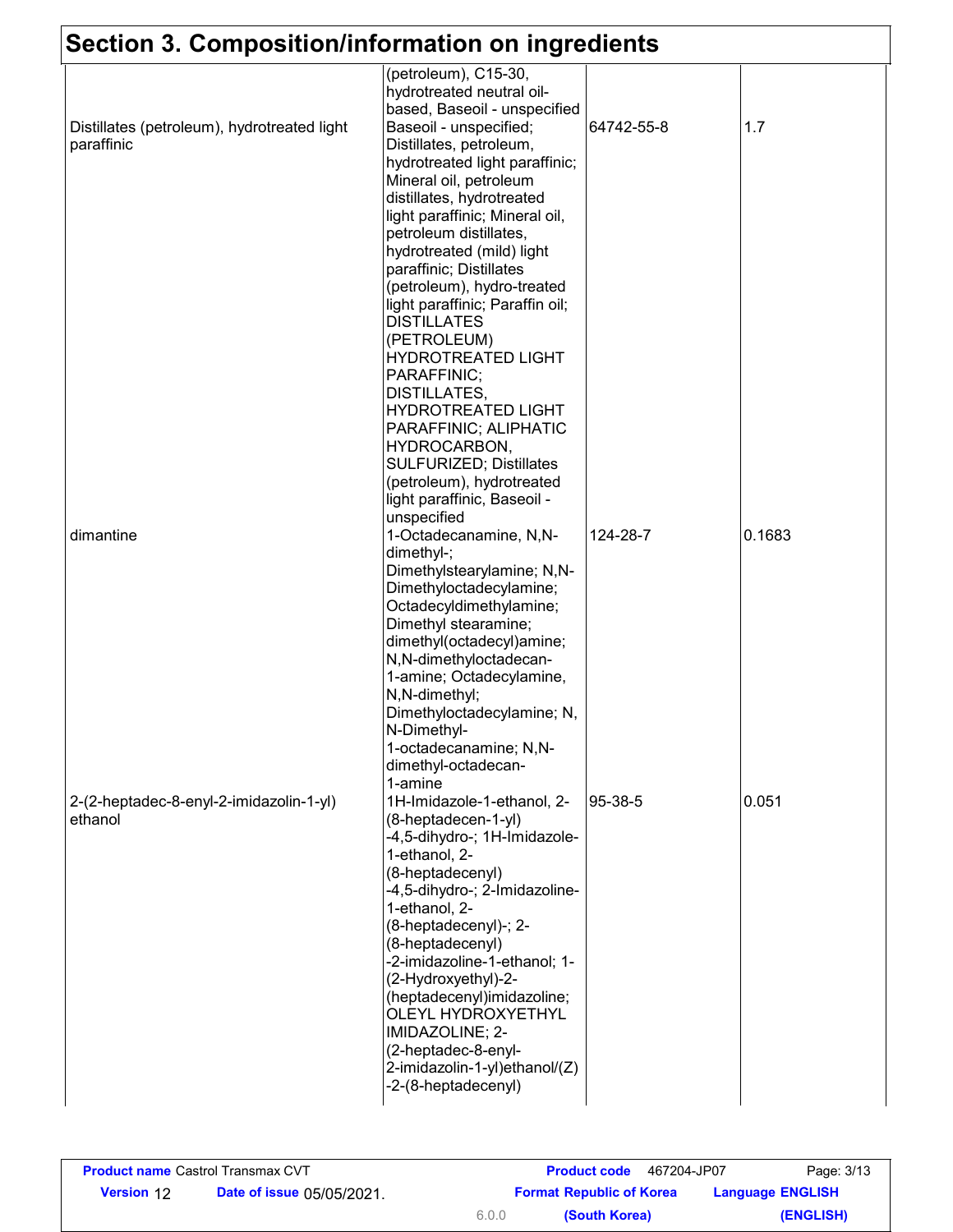|  |  |  |  | Section 3. Composition/information on ingredients |  |
|--|--|--|--|---------------------------------------------------|--|
|--|--|--|--|---------------------------------------------------|--|

| <u>UECHUITU. UUMPUSINUMMINUMMINUM UMMINUMENIS</u> |                                   |          |             |
|---------------------------------------------------|-----------------------------------|----------|-------------|
|                                                   | -4,5-dihydro-1H-imidazole-        |          |             |
|                                                   | 1-ethanol; Oleyl imidazoline;     |          |             |
|                                                   | Reaction product of oleic         |          |             |
|                                                   | acid and 2-                       |          |             |
|                                                   | (2-aminoethylamino)               |          |             |
|                                                   | ethanol; AMINE O; 2-(2-           |          |             |
|                                                   | (Heptadec-8-en-1-yl)              |          |             |
|                                                   | -4,5-dihydro-1H-imidazol-         |          |             |
|                                                   | 1-yl)ethanol                      |          |             |
| ethylene oxide                                    | oxirane; Oxirane (ethylene        | 75-21-8  | 0.000001683 |
|                                                   | oxide); 1,2-Epoxy ethane;         |          |             |
|                                                   | Dimethylene oxide;                |          |             |
|                                                   | epoxyethane; Ethylene             |          |             |
|                                                   | oxide $(I,T)$ ; Oxirane $(I,T)$ ; |          |             |
|                                                   | ETHYLENE OXIDE--NLFG;             |          |             |
|                                                   | Ethylene oxide (ISO);             |          |             |
|                                                   | Anproline; Amprolene              |          |             |
| <b>Toluene</b>                                    | Benzene, methyl-;                 | 108-88-3 | 0.000001683 |
|                                                   | Methylbenzene; Toluol;            |          |             |
|                                                   | Phenyl methane; Methyl            |          |             |
|                                                   | benzol; toluene, pure;            |          |             |
|                                                   | preparation consisting of:        |          |             |
|                                                   | -80 % or more but not             |          |             |
|                                                   | more than 90 % by weight          |          |             |
|                                                   | of (S)-hydroxy-3-phenoxy-         |          |             |
|                                                   | benzeneacetonitrile (CAS          |          |             |
|                                                   | RN 61826-76-4) and -10            |          |             |
|                                                   | % or more but not more            |          |             |
|                                                   | than 20 % by weight of            |          |             |
|                                                   | toluene (CAS RN108-88-3);         |          |             |
|                                                   | toluene, crude; preparation       |          |             |
|                                                   | containing by weight: - 15        |          |             |
|                                                   | % or more but not more            |          |             |
|                                                   | than 60 % of styrene              |          |             |
|                                                   | butadiene copolymers or           |          |             |
|                                                   | styrene isoprene                  |          |             |
|                                                   | copolymers and - 10 % or          |          |             |
|                                                   | more but not more than 30         |          |             |
|                                                   | % of pinene polymers or           |          |             |
|                                                   | pentadiene copolymers             |          |             |
|                                                   | dissolved in: - methyl            |          |             |
|                                                   | ethyl ketone (CAS RN              |          |             |
|                                                   | 78-93-3) - heptane (CAS           |          |             |
|                                                   | RN 142-82-5), and -               |          |             |
|                                                   | toluene (CAS RN 108-88-3)         |          |             |
|                                                   | or light aliphatic solvent        |          |             |
|                                                   | naphta (CAS RN                    |          |             |
|                                                   | 64742-89-8); methacide;           |          |             |
|                                                   | 1-Methylbenzene                   |          |             |

#### **Non-hazardous ingredients**

| <b>Ingredient name</b> | <b>Synonym</b> | <b>CAS number</b> | $\frac{9}{6}$   |
|------------------------|----------------|-------------------|-----------------|
| l Trade secret.        | Trade secret.  | Trade secret.     | $10.17 - 0.833$ |
| Trade secret.          | Trade secret.  | Trade secret.     | $10.17 - 0.833$ |

| <b>Product name Castrol Transmax CVT</b> |                                  |       | <b>Product code</b> 467204-JP07 | Page: 4/13              |
|------------------------------------------|----------------------------------|-------|---------------------------------|-------------------------|
| <b>Version 12</b>                        | <b>Date of issue 05/05/2021.</b> |       | <b>Format Republic of Korea</b> | <b>Language ENGLISH</b> |
|                                          |                                  | 6.0.0 | (South Korea)                   | (ENGLISH)               |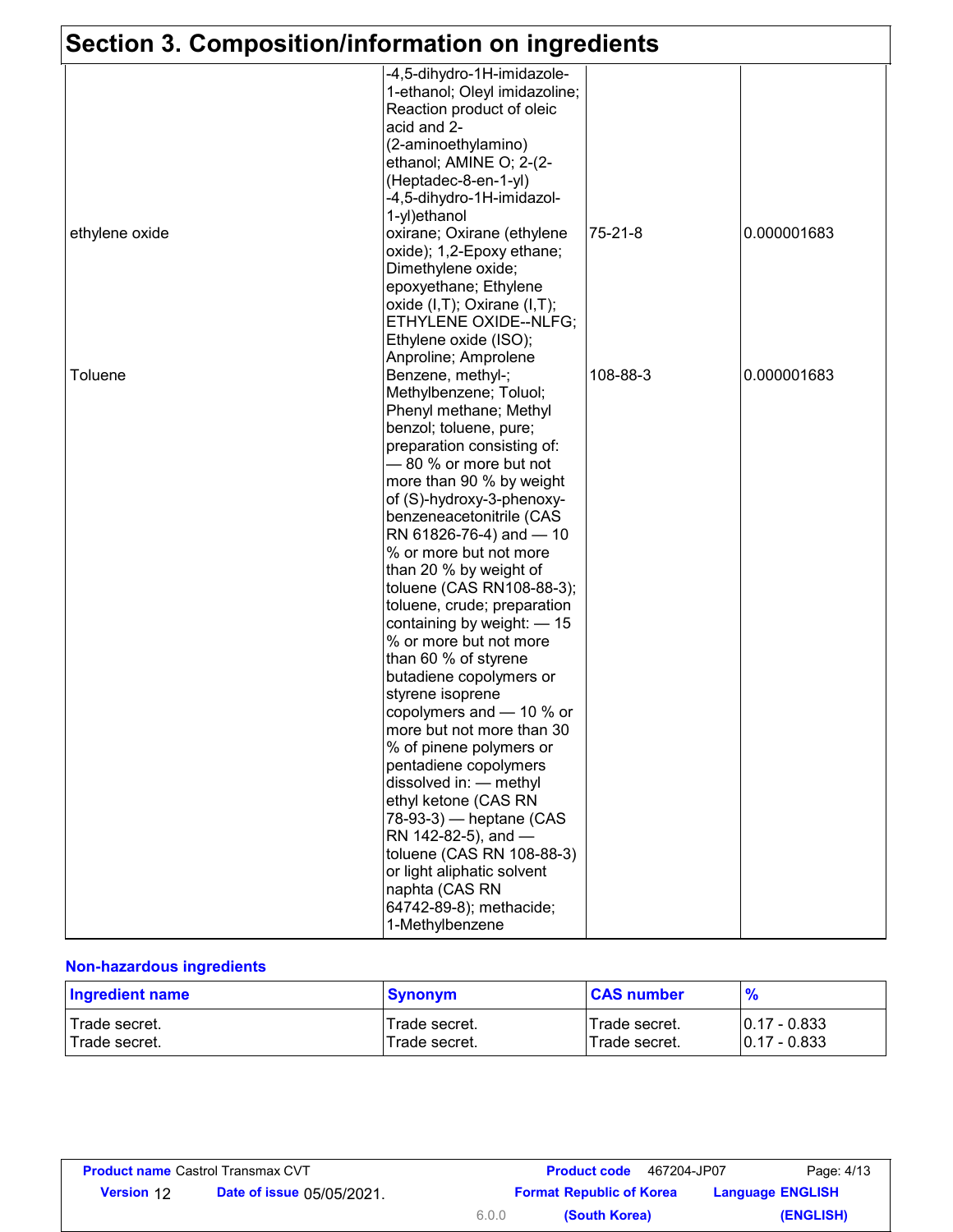# **Section 3. Composition/information on ingredients**

**There are no additional ingredients present which, within the current knowledge of the supplier and in the concentrations applicable, are classified as hazardous to health or the environment and hence require reporting in this section.**

**Occupational exposure limits, if available, are listed in Section 8.**

### **Section 4. First aid measures**

| <b>Eye contact</b>                | In case of contact, immediately flush eyes with plenty of water for at least 15<br>minutes. Eyelids should be held away from the eyeball to ensure thorough rinsing.<br>Check for and remove any contact lenses. Get medical attention.                     |  |
|-----------------------------------|-------------------------------------------------------------------------------------------------------------------------------------------------------------------------------------------------------------------------------------------------------------|--|
| <b>Skin contact</b>               | Wash skin thoroughly with soap and water or use recognised skin cleanser.<br>Remove contaminated clothing and shoes. Wash clothing before reuse. Clean<br>shoes thoroughly before reuse. Get medical attention if symptoms occur.                           |  |
| <b>Inhalation</b>                 | If inhaled, remove to fresh air. In case of inhalation of decomposition products in a<br>fire, symptoms may be delayed. The exposed person may need to be kept under<br>medical surveillance for 48 hours. Get medical attention if symptoms occur.         |  |
| <b>Ingestion</b>                  | Do not induce vomiting unless directed to do so by medical personnel. Get medical<br>attention if symptoms occur.                                                                                                                                           |  |
|                                   | Indication of immediate medical attention and special treatment needed, if necessary                                                                                                                                                                        |  |
| <b>Specific treatments</b>        | No specific treatment.                                                                                                                                                                                                                                      |  |
| <b>Notes to physician</b>         | Treatment should in general be symptomatic and directed to relieving any effects.<br>In case of inhalation of decomposition products in a fire, symptoms may be delayed.<br>The exposed person may need to be kept under medical surveillance for 48 hours. |  |
| <b>Protection of first-aiders</b> | No action shall be taken involving any personal risk or without suitable training.                                                                                                                                                                          |  |

### **Section 5. Firefighting measures**

| <b>Extinguishing media</b>                               |                                                                                                                                                                                                   |
|----------------------------------------------------------|---------------------------------------------------------------------------------------------------------------------------------------------------------------------------------------------------|
| <b>Suitable</b>                                          | In case of fire, use foam, dry chemical or carbon dioxide extinguisher or spray.                                                                                                                  |
| <b>Not suitable</b>                                      | Do not use water jet.                                                                                                                                                                             |
| <b>Specific hazards arising</b><br>from the chemical     | In a fire or if heated, a pressure increase will occur and the container may burst.                                                                                                               |
| <b>Hazardous thermal</b><br>decomposition products       | Combustion products may include the following:<br>carbon oxides (CO, CO <sub>2</sub> ) (carbon monoxide, carbon dioxide)<br>nitrogen oxides (NO, $NO2$ etc.)                                      |
| <b>Special protective</b><br>equipment for fire-fighters | Fire-fighters should wear positive pressure self-contained breathing apparatus<br>(SCBA) and full turnout gear.                                                                                   |
| <b>Special protective actions</b><br>for fire-fighters   | No action shall be taken involving any personal risk or without suitable training.<br>Promptly isolate the scene by removing all persons from the vicinity of the incident if<br>there is a fire. |

### **Section 6. Accidental release measures**

| <b>Personal precautions,</b><br>protective equipment and<br>emergency procedures | No action shall be taken involving any personal risk or without suitable training.<br>Evacuate surrounding areas. Keep unnecessary and unprotected personnel from<br>entering. Do not touch or walk through spilt material. Put on appropriate personal<br>protective equipment. Floors may be slippery; use care to avoid falling. |  |  |  |  |  |
|----------------------------------------------------------------------------------|-------------------------------------------------------------------------------------------------------------------------------------------------------------------------------------------------------------------------------------------------------------------------------------------------------------------------------------|--|--|--|--|--|
| <b>Environmental precautions</b>                                                 | Avoid dispersal of spilt material and runoff and contact with soil, waterways, drains<br>and sewers. Inform the relevant authorities if the product has caused environmental<br>pollution (sewers, waterways, soil or air).                                                                                                         |  |  |  |  |  |
| <b>Methods and material for containment and cleaning up</b>                      |                                                                                                                                                                                                                                                                                                                                     |  |  |  |  |  |
| <b>Small spill</b>                                                               | Stop leak if without risk. Move containers from spill area. Absorb with an inert<br>material and place in an appropriate waste disposal container. Dispose of via a<br>licensed waste disposal contractor.                                                                                                                          |  |  |  |  |  |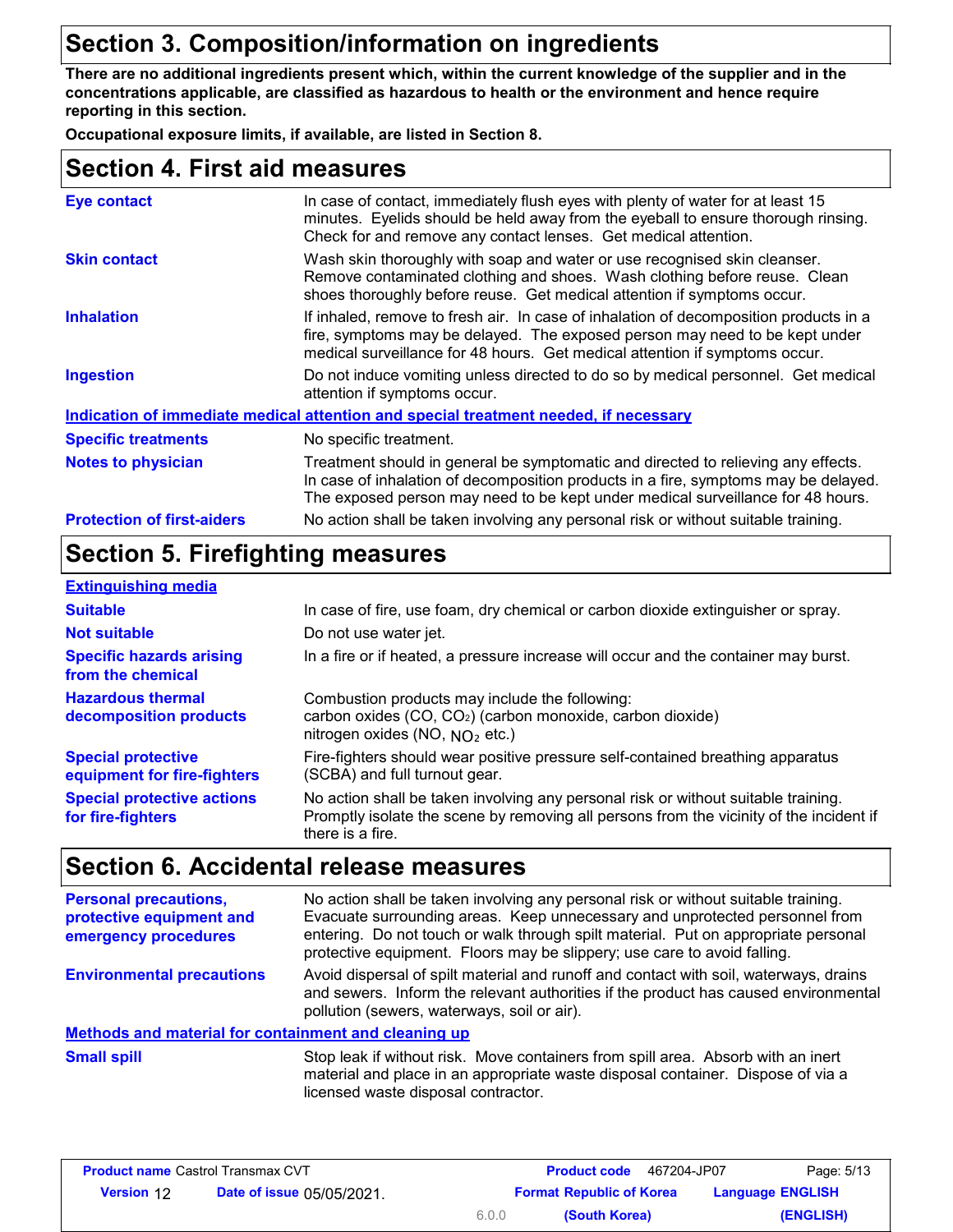#### **Section 6. Accidental release measures**

**Large spill**

Stop leak if without risk. Move containers from spill area. Prevent entry into sewers, water courses, basements or confined areas. Contain and collect spillage with noncombustible, absorbent material e.g. sand, earth, vermiculite or diatomaceous earth and place in container for disposal according to local regulations. Dispose of via a licensed waste disposal contractor.

# **Section 7. Handling and storage**

| <b>Precautions for safe handling</b>                                                                                                                                                                                                                                                                                                                                 |                                                                                                                                                                                                                                                                                                                                                                                                                                                                                                                                                                                                |  |  |  |  |  |
|----------------------------------------------------------------------------------------------------------------------------------------------------------------------------------------------------------------------------------------------------------------------------------------------------------------------------------------------------------------------|------------------------------------------------------------------------------------------------------------------------------------------------------------------------------------------------------------------------------------------------------------------------------------------------------------------------------------------------------------------------------------------------------------------------------------------------------------------------------------------------------------------------------------------------------------------------------------------------|--|--|--|--|--|
| <b>Protective measures</b>                                                                                                                                                                                                                                                                                                                                           | Put on appropriate personal protective equipment (see Section 8).                                                                                                                                                                                                                                                                                                                                                                                                                                                                                                                              |  |  |  |  |  |
| Eating, drinking and smoking should be prohibited in areas where this material is<br><b>Advice on general</b><br>handled, stored and processed. Wash thoroughly after handling. Remove<br>occupational hygiene<br>contaminated clothing and protective equipment before entering eating areas. See<br>also Section 8 for additional information on hygiene measures. |                                                                                                                                                                                                                                                                                                                                                                                                                                                                                                                                                                                                |  |  |  |  |  |
| <b>Conditions for safe</b><br>storage, including any<br>incompatibilities                                                                                                                                                                                                                                                                                            | Store in accordance with local regulations. Store in original container protected<br>from direct sunlight in a dry, cool and well-ventilated area, away from incompatible<br>materials (see Section 10) and food and drink. Keep container tightly closed and<br>sealed until ready for use. Store and use only in equipment/containers designed<br>for use with this product. Containers that have been opened must be carefully<br>resealed and kept upright to prevent leakage. Do not store in unlabelled<br>containers. Use appropriate containment to avoid environmental contamination. |  |  |  |  |  |
| <b>Not suitable</b>                                                                                                                                                                                                                                                                                                                                                  | Prolonged exposure to elevated temperature                                                                                                                                                                                                                                                                                                                                                                                                                                                                                                                                                     |  |  |  |  |  |
|                                                                                                                                                                                                                                                                                                                                                                      |                                                                                                                                                                                                                                                                                                                                                                                                                                                                                                                                                                                                |  |  |  |  |  |

#### **Section 8. Exposure controls/personal protection**

#### **Control parameters**

| <b>Ingredient name</b>                                 | <b>Exposure limits</b>                                                                                                     |
|--------------------------------------------------------|----------------------------------------------------------------------------------------------------------------------------|
| Distillates (petroleum), hydrotreated light paraffinic | <b>ACGIH TLV (United States).</b><br>TWA: 5 mg/m <sup>3</sup> 8 hours. Issued/Revised:<br>11/2009 Form: Inhalable fraction |
| Base oil - unspecified                                 | <b>ACGIH TLV (United States).</b><br>TWA: 5 mg/m <sup>3</sup> 8 hours. Issued/Revised:<br>11/2009 Form: Inhalable fraction |

Other ingredients including trade secret: not applicable

| <b>Recommended monitoring</b><br>procedures       | If this product contains ingredients with exposure limits, personal, workplace<br>atmosphere or biological monitoring may be required to determine the effectiveness<br>of the ventilation or other control measures and/or the necessity to use respiratory<br>protective equipment. Reference should be made to appropriate monitoring<br>standards. Reference to national guidance documents for methods for the<br>determination of hazardous substances will also be required.                                                                                                                                                                                                                                                                                                                                                                                                                                                                                                                           |
|---------------------------------------------------|---------------------------------------------------------------------------------------------------------------------------------------------------------------------------------------------------------------------------------------------------------------------------------------------------------------------------------------------------------------------------------------------------------------------------------------------------------------------------------------------------------------------------------------------------------------------------------------------------------------------------------------------------------------------------------------------------------------------------------------------------------------------------------------------------------------------------------------------------------------------------------------------------------------------------------------------------------------------------------------------------------------|
| <b>Appropriate engineering</b><br><b>controls</b> | All activities involving chemicals should be assessed for their risks to health, to<br>ensure exposures are adequately controlled. Personal protective equipment should<br>only be considered after other forms of control measures (e.g. engineering controls)<br>have been suitably evaluated. Personal protective equipment should conform to<br>appropriate standards, be suitable for use, be kept in good condition and properly<br>maintained.<br>Your supplier of personal protective equipment should be consulted for advice on<br>selection and appropriate standards. For further information contact your national<br>organisation for standards.<br>Provide exhaust ventilation or other engineering controls to keep the relevant<br>airborne concentrations below their respective occupational exposure limits.<br>The final choice of protective equipment will depend upon a risk assessment. It is<br>important to ensure that all items of personal protective equipment are compatible. |

| <b>Product name Castrol Transmax CVT</b> |                                  |       | <b>Product code</b> 467204-JP07                            | Page: 6/13 |
|------------------------------------------|----------------------------------|-------|------------------------------------------------------------|------------|
| <b>Version 12</b>                        | <b>Date of issue 05/05/2021.</b> |       | <b>Format Republic of Korea</b><br><b>Language ENGLISH</b> |            |
|                                          |                                  | 6.0.0 | (South Korea)                                              | (ENGLISH)  |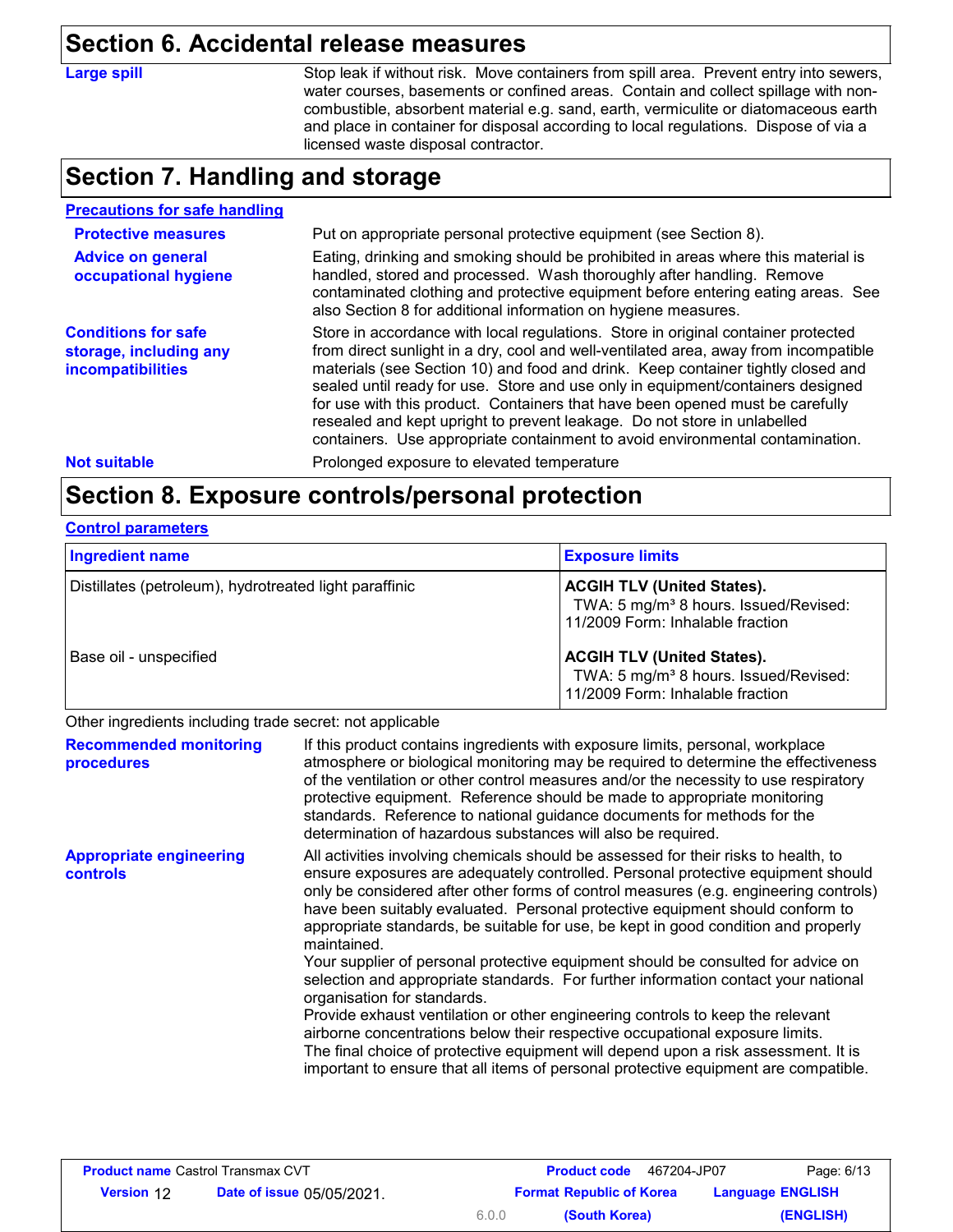### **Section 8. Exposure controls/personal protection**

|                                                  | <u>sootion of Exposure controlorperecitativi eteleten</u>                                                                                                                                                                                                                                                                                                                                                                                                                                                                                                                                                                                                                                                                                                                                       |
|--------------------------------------------------|-------------------------------------------------------------------------------------------------------------------------------------------------------------------------------------------------------------------------------------------------------------------------------------------------------------------------------------------------------------------------------------------------------------------------------------------------------------------------------------------------------------------------------------------------------------------------------------------------------------------------------------------------------------------------------------------------------------------------------------------------------------------------------------------------|
| <b>Environmental exposure</b><br><b>controls</b> | Emissions from ventilation or work process equipment should be checked to ensure<br>they comply with the requirements of environmental protection legislation. In some<br>cases, fume scrubbers, filters or engineering modifications to the process<br>equipment will be necessary to reduce emissions to acceptable levels.                                                                                                                                                                                                                                                                                                                                                                                                                                                                   |
| <b>Personal protective equipment</b>             |                                                                                                                                                                                                                                                                                                                                                                                                                                                                                                                                                                                                                                                                                                                                                                                                 |
| <b>Respiratory protection</b>                    | In case of insufficient ventilation, wear suitable respiratory equipment.<br>The correct choice of respiratory protection depends upon the chemicals being<br>handled, the conditions of work and use, and the condition of the respiratory<br>equipment. Safety procedures should be developed for each intended application.<br>Respiratory protection equipment should therefore be chosen in consultation with<br>the supplier/manufacturer and with a full assessment of the working conditions.                                                                                                                                                                                                                                                                                           |
| <b>Eye protection</b>                            | Safety glasses with side shields.                                                                                                                                                                                                                                                                                                                                                                                                                                                                                                                                                                                                                                                                                                                                                               |
| <b>Hand protection</b>                           | Wear protective gloves if prolonged or repeated contact is likely. Wear chemical<br>resistant gloves. Recommended: Nitrile gloves. The correct choice of protective<br>gloves depends upon the chemicals being handled, the conditions of work and use,<br>and the condition of the gloves (even the best chemically resistant glove will break<br>down after repeated chemical exposures). Most gloves provide only a short time of<br>protection before they must be discarded and replaced. Because specific work<br>environments and material handling practices vary, safety procedures should be<br>developed for each intended application. Gloves should therefore be chosen in<br>consultation with the supplier/manufacturer and with a full assessment of the<br>working conditions. |
| <b>Skin protection</b>                           | Use of protective clothing is good industrial practice.<br>Personal protective equipment for the body should be selected based on the task<br>being performed and the risks involved and should be approved by a specialist<br>before handling this product.<br>Cotton or polyester/cotton overalls will only provide protection against light<br>superficial contamination that will not soak through to the skin. Overalls should be<br>laundered on a regular basis. When the risk of skin exposure is high (e.g. when<br>cleaning up spillages or if there is a risk of splashing) then chemical resistant aprons<br>and/or impervious chemical suits and boots will be required.                                                                                                           |
| <b>Hygiene measures</b>                          | Wash hands, forearms and face thoroughly after handling chemical products, before<br>eating, smoking and using the lavatory and at the end of the working period.<br>Appropriate techniques should be used to remove potentially contaminated clothing.<br>Wash contaminated clothing before reusing. Ensure that eyewash stations and<br>safety showers are close to the workstation location.                                                                                                                                                                                                                                                                                                                                                                                                 |

# **Section 9. Physical and chemical properties**

| <b>Appearance</b>                               |                                           |
|-------------------------------------------------|-------------------------------------------|
| <b>Physical state</b>                           | Liquid.                                   |
| <b>Colour</b>                                   | Red.                                      |
| <b>Odour</b>                                    | Mild                                      |
| <b>Odour threshold</b>                          | Not available.                            |
| рH                                              | Not applicable.                           |
| <b>Melting/freezing point</b>                   | Not available.                            |
| <b>Boiling point/boiling range</b>              | Not available.                            |
| <b>Flash point</b>                              | Open cup: 208°C (406.4°F) [Cleveland.]    |
| <b>Evaporation rate</b>                         | Not available.                            |
| <b>Flammability (solid, gas)</b>                | Not available.                            |
|                                                 | Not applicable. Based on - Physical state |
| Lower and upper explosive<br>(flammable) limits | Not available.                            |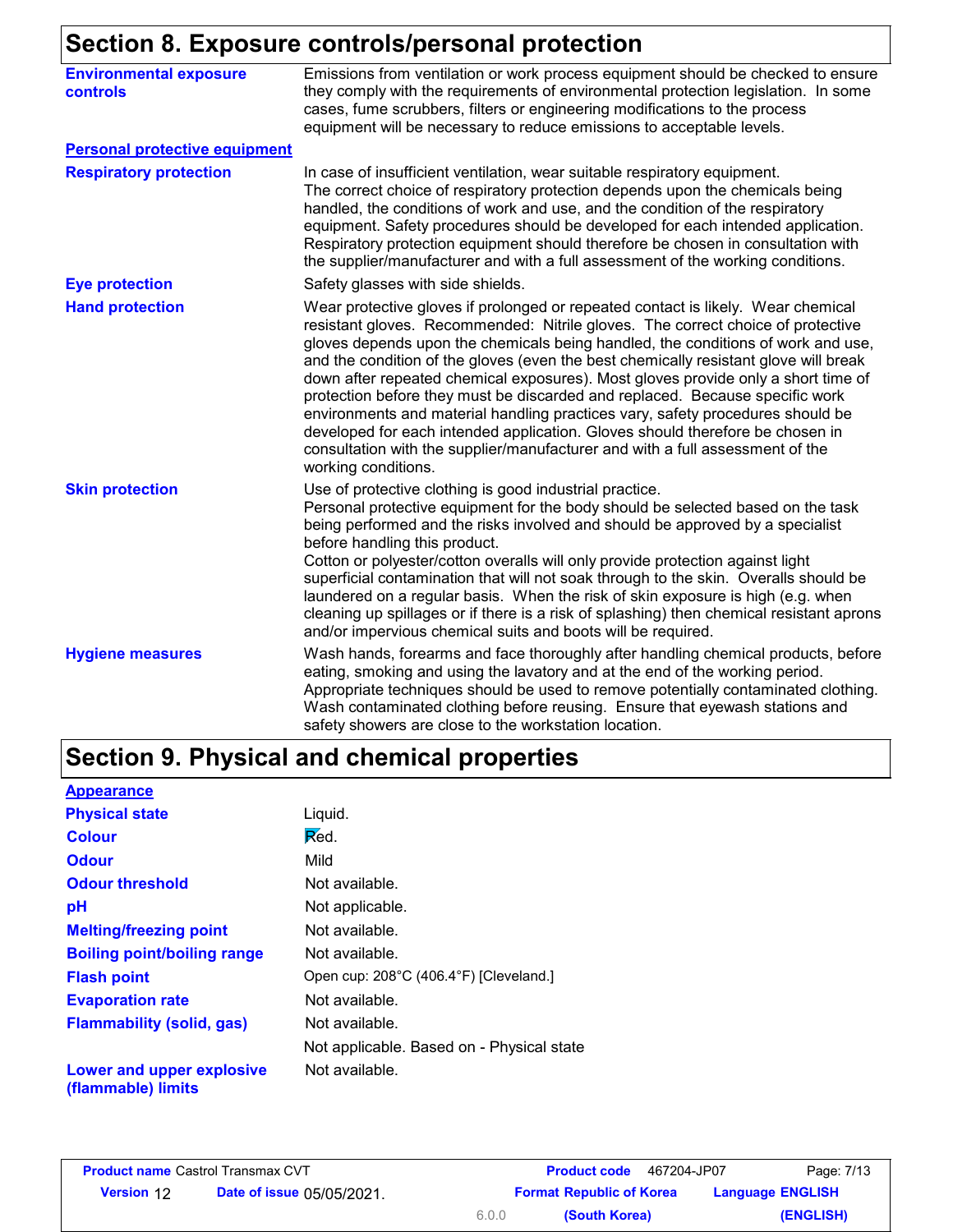# **Section 9. Physical and chemical properties**

| <b>Vapour pressure</b>                            | Not available.                                                                                                                                                 |
|---------------------------------------------------|----------------------------------------------------------------------------------------------------------------------------------------------------------------|
| <b>Solubility</b>                                 | insoluble in water.                                                                                                                                            |
| <b>Vapour density</b>                             | Not available.                                                                                                                                                 |
| <b>Relative density</b>                           | Not available.                                                                                                                                                 |
| <b>Density</b>                                    | $\frac{1}{848}$ kg/m <sup>3</sup> (0.848 g/cm <sup>3</sup> ) at 15 <sup>°</sup> C                                                                              |
| <b>Partition coefficient: n-</b><br>octanol/water | Not available.                                                                                                                                                 |
| <b>Auto-ignition temperature</b>                  | Not available.                                                                                                                                                 |
| <b>Decomposition temperature</b>                  | Not available.                                                                                                                                                 |
| <b>Viscosity</b>                                  | Kinematic: 32.1 to 36 mm <sup>2</sup> /s (32.1 to 36 cSt) at 40 <sup>°</sup> C<br>Kinematic: 6.8 to 7.4 mm <sup>2</sup> /s (6.8 to 7.4 cSt) at $100^{\circ}$ C |
| <b>Molecular weight</b>                           | Not applicable as it is a mixture                                                                                                                              |

# **Section 10. Stability and reactivity**

| <b>Chemical stability</b>                    | The product is stable.                                                                                                                                                     |
|----------------------------------------------|----------------------------------------------------------------------------------------------------------------------------------------------------------------------------|
| <b>Possibility of hazardous</b><br>reactions | Under normal conditions of storage and use, hazardous reactions will not occur.<br>Under normal conditions of storage and use, hazardous polymerisation will not<br>occur. |
| <b>Conditions to avoid</b>                   | Avoid all possible sources of ignition (spark or flame).                                                                                                                   |
| <b>Incompatible materials</b>                | Reactive or incompatible with the following materials: oxidising materials.                                                                                                |
| <b>Hazardous decomposition</b><br>products   | Under normal conditions of storage and use, hazardous decomposition products<br>should not be produced.                                                                    |

# **Section 11. Toxicological information**

| Information on likely routes of<br>exposure | Routes of entry anticipated: Dermal, Inhalation.                                                                            |  |  |  |  |
|---------------------------------------------|-----------------------------------------------------------------------------------------------------------------------------|--|--|--|--|
| <b>Acute toxicity</b>                       |                                                                                                                             |  |  |  |  |
| <b>Inhalation</b>                           | Exposure to decomposition products may cause a health hazard. Serious effects<br>may be delayed following exposure.         |  |  |  |  |
| <b>Ingestion</b>                            | No known significant effects or critical hazards.                                                                           |  |  |  |  |
| <b>Skin contact</b>                         | Defatting to the skin. May cause skin dryness and irritation.                                                               |  |  |  |  |
| Eye contact                                 | No known significant effects or critical hazards.                                                                           |  |  |  |  |
|                                             | Symptoms related to the physical, chemical and toxicological characteristics                                                |  |  |  |  |
| <b>Inhalation</b>                           | May be harmful by inhalation if exposure to vapour, mists or fumes resulting from<br>thermal decomposition products occurs. |  |  |  |  |
| <b>Ingestion</b>                            | No specific data.                                                                                                           |  |  |  |  |
| <b>Skin</b>                                 | Adverse symptoms may include the following:<br>irritation<br>dryness<br>cracking                                            |  |  |  |  |
| <b>Eyes</b>                                 | No specific data.                                                                                                           |  |  |  |  |

#### **Delayed and immediate effects as well as chronic effects from short and long-term exposure**

| <b>Product/ingredient</b><br>name                      | Test      | <b>Species</b> | <b>Result</b>         | <b>Exposure</b> | <b>Remarks</b> |
|--------------------------------------------------------|-----------|----------------|-----------------------|-----------------|----------------|
| 2-(2-heptadec-8-enyl-<br>2-imidazolin-1-yl)<br>ethanol | LD50 Oral | Rat            | 500 to 5000 mg/<br>kg |                 | -              |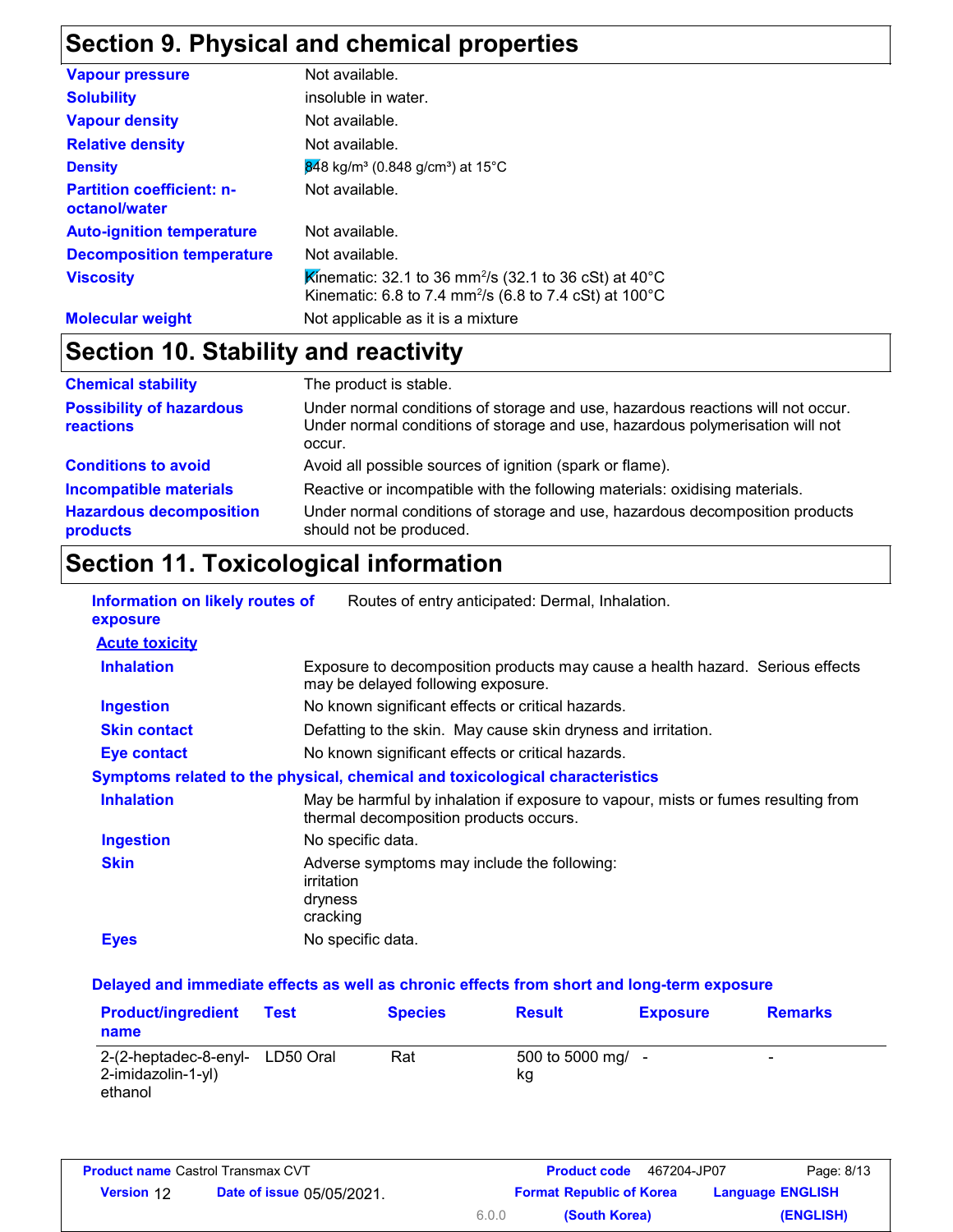# **Section 11. Toxicological information**

| <b>Irritation/Corrosion</b>                                                 |                                                   |                   |                                        |                                                                  |
|-----------------------------------------------------------------------------|---------------------------------------------------|-------------------|----------------------------------------|------------------------------------------------------------------|
| <b>Product/ingredient name</b>                                              | <b>Test authority / Test Species</b><br>number    |                   | <b>Route / Result</b>                  | <b>Remarks</b><br>Conc.                                          |
| Not available for product<br>and all ingredients.                           |                                                   |                   |                                        |                                                                  |
| <b>Skin corrosion or irritation</b>                                         | Not available for product<br>and all ingredients. |                   |                                        |                                                                  |
| Serious eye damage/eye<br><b>irritation</b>                                 | Not available for product<br>and all ingredients. |                   |                                        |                                                                  |
| <b>Respiratory Irritation</b>                                               | Not available for product<br>and all ingredients. |                   |                                        |                                                                  |
| <b>Sensitisation</b>                                                        |                                                   |                   |                                        |                                                                  |
| <b>Respiratory Sensitisation</b>                                            | Not available for product<br>and all ingredients. |                   |                                        |                                                                  |
| <b>Skin Sensitisation</b>                                                   | Not available for product<br>and all ingredients. |                   |                                        |                                                                  |
| <b>Product/ingredient name</b>                                              | <b>Route of</b><br>exposure                       | <b>Species</b>    | <b>Result</b>                          | <b>Remarks</b>                                                   |
| Not available for product<br>and all ingredients.                           |                                                   |                   |                                        |                                                                  |
| CMR - ISHA Article 42 Public Notice No 2016-41 Occupational Exposure Limits |                                                   |                   |                                        |                                                                  |
| <b>Product/ingredient name</b>                                              |                                                   | <b>CAS number</b> | <b>Classification</b>                  |                                                                  |
| Ethylene oxide                                                              |                                                   | $75 - 21 - 8$     | Category 1B                            | <b>GERM CELL MUTAGENICITY -</b><br>CARCINOGENICITY - Category 1A |
| Toluene                                                                     |                                                   | 108-88-3          | Category 2                             | REPRODUCTIVE TOXICITY -                                          |
| <b>Carcinogenicity</b>                                                      |                                                   |                   |                                        |                                                                  |
| Not available for product<br>and all ingredients.                           |                                                   |                   |                                        |                                                                  |
| <b>Germ cell mutagenicity</b>                                               |                                                   |                   |                                        |                                                                  |
| <b>Product/ingredient name</b><br>Not available for product                 | <b>Test</b>                                       | <b>Experiment</b> | <b>Result</b>                          | <b>Remarks</b>                                                   |
| and all ingredients.                                                        |                                                   |                   |                                        |                                                                  |
| <b>Reproductive toxicity</b>                                                |                                                   |                   |                                        |                                                                  |
| <b>Product/</b><br>ingredient name                                          | <b>Test detail</b><br><b>Species</b>              | <b>Exposure</b>   | <b>Developmental Maternal</b><br>toxin | <b>Fertility Remarks</b><br>toxicity                             |
| Not available for product<br>and all ingredients.                           |                                                   |                   |                                        |                                                                  |
| <b>Teratogenicity</b>                                                       | No known significant effects or critical hazards. |                   |                                        |                                                                  |
| <b>Developmental effects</b>                                                | No known significant effects or critical hazards. |                   |                                        |                                                                  |
| <b>Fertility effects</b>                                                    | No known significant effects or critical hazards. |                   |                                        |                                                                  |
| Specific target organ toxicity (single exposure)                            |                                                   |                   |                                        |                                                                  |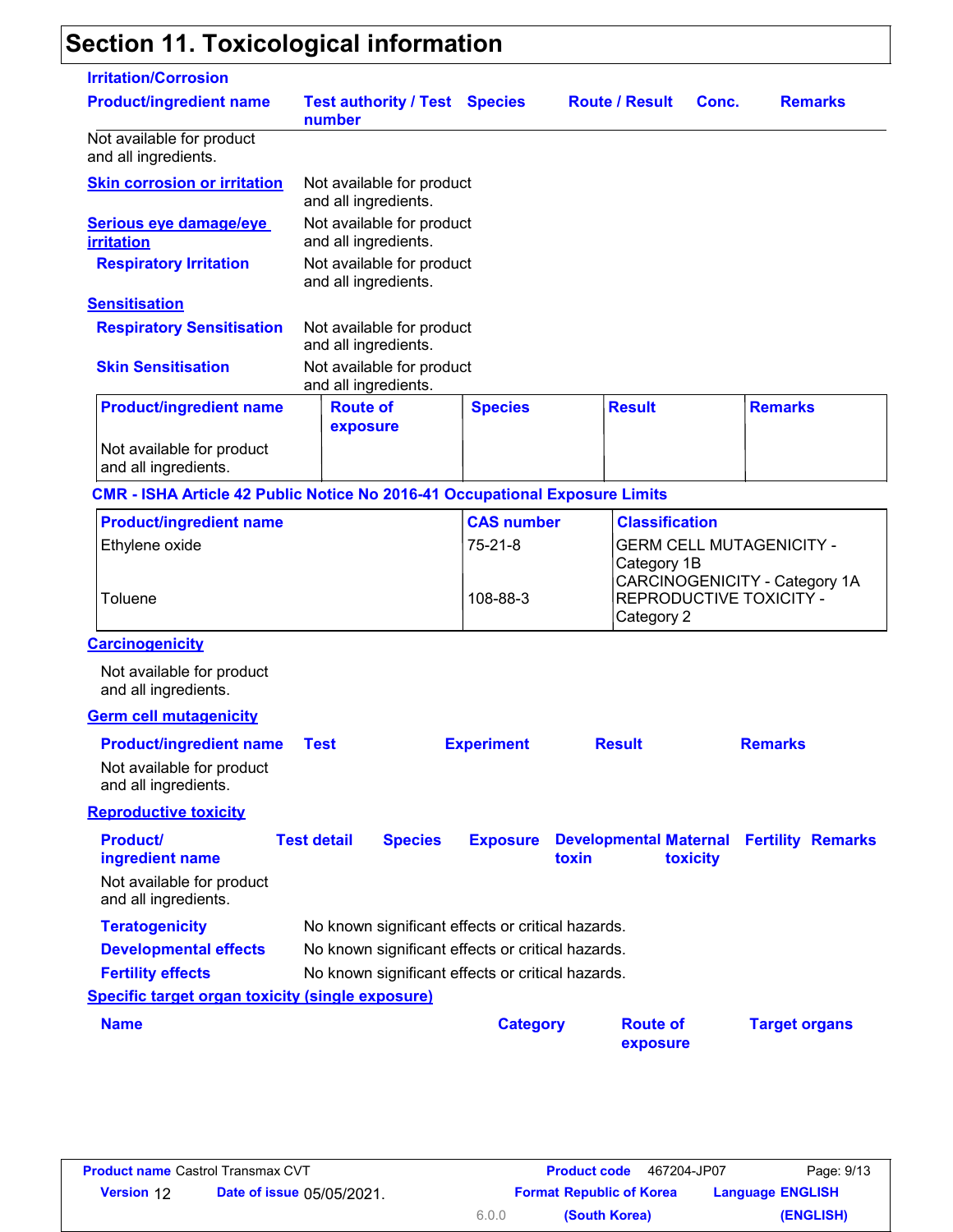# **Section 11. Toxicological information**

| Ethylene oxide                                                                                                                            |                                                           | Category 3               |                                                                                                                         | Respiratory tract<br>irritation |
|-------------------------------------------------------------------------------------------------------------------------------------------|-----------------------------------------------------------|--------------------------|-------------------------------------------------------------------------------------------------------------------------|---------------------------------|
|                                                                                                                                           |                                                           | Category 3               |                                                                                                                         | Narcotic effects                |
| Toluene                                                                                                                                   |                                                           | Category 3               |                                                                                                                         | Narcotic effects                |
|                                                                                                                                           | <b>Specific target organ toxicity (repeated exposure)</b> |                          |                                                                                                                         |                                 |
| <b>Name</b>                                                                                                                               |                                                           | <b>Category</b>          | <b>Route of</b><br>exposure                                                                                             | <b>Target organs</b>            |
|                                                                                                                                           | 2-(2-heptadec-8-enyl-2-imidazolin-1-yl)ethanol            | Category 2               | oral                                                                                                                    | digestive system,<br>thymus     |
| Ethylene oxide<br>Toluene                                                                                                                 |                                                           | Category 1<br>Category 2 |                                                                                                                         |                                 |
| <b>Potential chronic health effects</b>                                                                                                   |                                                           |                          |                                                                                                                         |                                 |
| <b>General</b>                                                                                                                            | No known significant effects or critical hazards.         |                          |                                                                                                                         |                                 |
| <b>Carcinogenicity</b>                                                                                                                    | No known significant effects or critical hazards.         |                          |                                                                                                                         |                                 |
| <b>Mutagenicity</b><br>No known significant effects or critical hazards.                                                                  |                                                           |                          |                                                                                                                         |                                 |
| <b>Aspiration hazard</b>                                                                                                                  |                                                           |                          |                                                                                                                         |                                 |
| <b>Name</b>                                                                                                                               |                                                           |                          | <b>Result</b>                                                                                                           |                                 |
| Distillates (petroleum), hydrotreated light paraffinic<br>Lubricating oils (petroleum), C15-30, hydrotreated neutral oil-based<br>Toluene |                                                           |                          | <b>ASPIRATION HAZARD - Category 1</b><br><b>ASPIRATION HAZARD - Category 1</b><br><b>ASPIRATION HAZARD - Category 1</b> |                                 |
| <b>Other information</b>                                                                                                                  | Not available.                                            |                          |                                                                                                                         |                                 |

# **Section 12. Ecological information**

| Ecotoxicitv |  |  |  |  |  |  |  |
|-------------|--|--|--|--|--|--|--|

**Ecotoxicity** No known significant effects or critical hazards.

#### **Persistence/degradability**

Not expected to be rapidly degradable.

| <b>Mobility in soil</b>             | Spillages may penetrate the soil causing ground water contamination.                                                      |
|-------------------------------------|---------------------------------------------------------------------------------------------------------------------------|
| <b>Bioaccumulative potential</b>    | This product is not expected to bioaccumulate through food chains in the<br>environment.                                  |
| <b>Other adverse effects</b>        | No known significant effects or critical hazards.                                                                         |
| <b>Other ecological information</b> | Spills may form a film on water surfaces causing physical damage to organisms.<br>Oxygen transfer could also be impaired. |

# **Section 13. Disposal considerations**

| <b>Disposal methods</b>     | The generation of waste should be avoided or minimised wherever possible.<br>Disposal of this product, solutions and any by-products should at all times comply<br>with the requirements of environmental protection and waste disposal legislation<br>and any regional local authority requirements. Dispose of surplus and non-<br>recyclable products via a licensed waste disposal contractor. Waste should not be<br>disposed of untreated to the sewer unless fully compliant with the requirements of<br>all authorities with jurisdiction. Waste packaging should be recycled. Incineration or<br>landfill should only be considered when recycling is not feasible. |
|-----------------------------|------------------------------------------------------------------------------------------------------------------------------------------------------------------------------------------------------------------------------------------------------------------------------------------------------------------------------------------------------------------------------------------------------------------------------------------------------------------------------------------------------------------------------------------------------------------------------------------------------------------------------------------------------------------------------|
| <b>Disposal precautions</b> | This material and its container must be disposed of in a safe way. Empty containers<br>or liners may retain some product residues. Avoid dispersal of spilt material and<br>runoff and contact with soil, waterways, drains and sewers.                                                                                                                                                                                                                                                                                                                                                                                                                                      |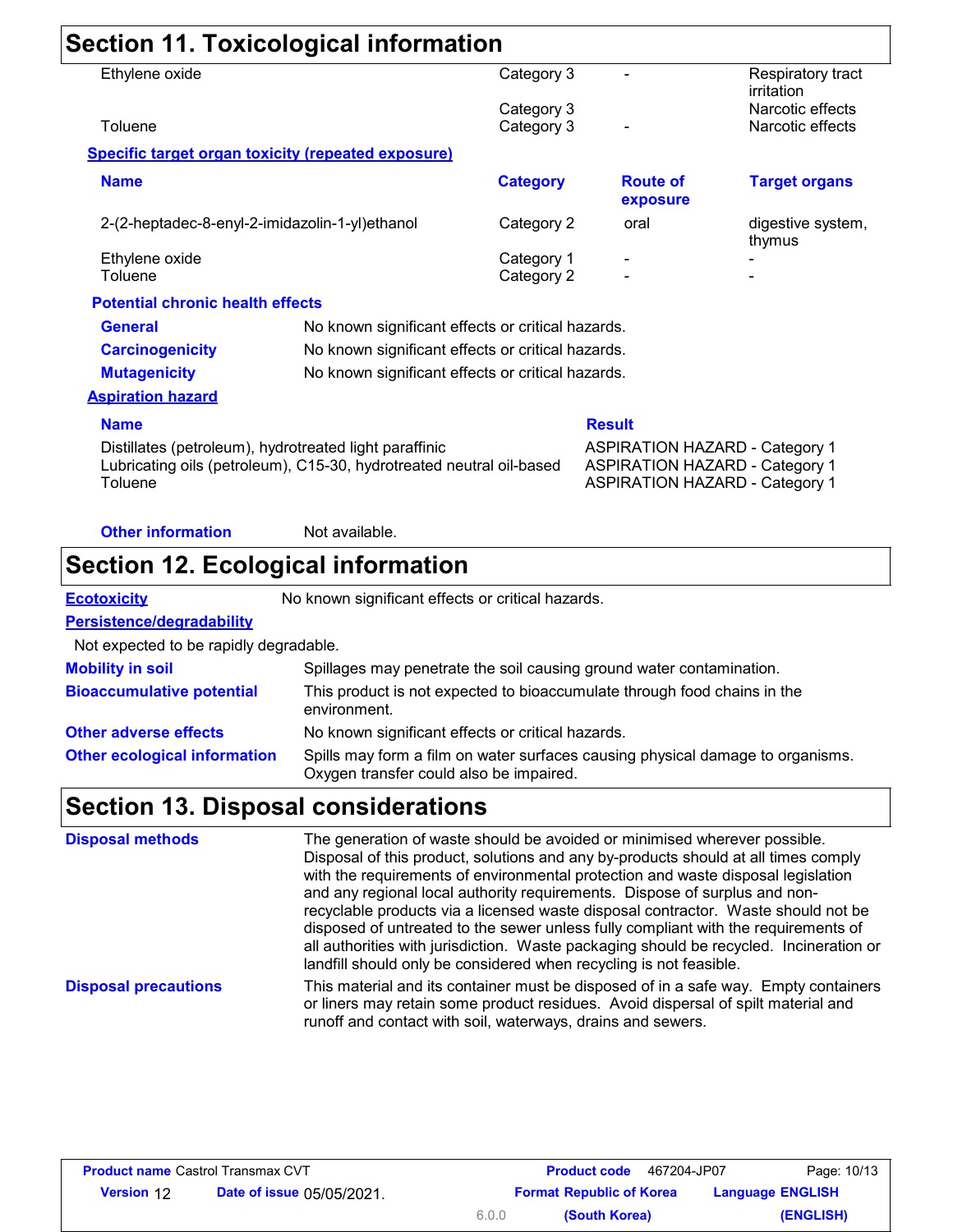### **Section 14. Transport information**

| <b>OCONON IT. HUNDROIL INTOINUUDII</b>  |                          |                |  |  |
|-----------------------------------------|--------------------------|----------------|--|--|
|                                         | <b>IMDG</b>              | <b>IATA</b>    |  |  |
| A. UN number                            | Not regulated.           | Not regulated. |  |  |
| <b>B. UN proper</b><br>shipping name    | $\overline{\phantom{0}}$ |                |  |  |
| <b>C. Transport</b><br>hazard class(es) |                          |                |  |  |
| <b>D. Packing group</b>                 |                          |                |  |  |
| <b>E. Environmental</b><br>hazards      | No.                      | No.            |  |  |
| <b>F. Additional</b><br>information     |                          |                |  |  |

**Special precautions for user** Not available.

# **Section 15. Regulatory information**

| <b>Regulation according to ISHA</b>                                                                                              |                                                                                                                                                                                                               |
|----------------------------------------------------------------------------------------------------------------------------------|---------------------------------------------------------------------------------------------------------------------------------------------------------------------------------------------------------------|
| <b>ISHA article 117 (Harmful</b><br>substances prohibited<br>from manufacture)                                                   | None of the components are listed.                                                                                                                                                                            |
| <b>ISHA article 118 (Harmful</b><br>substances requiring<br>permission)                                                          | None of the components are listed.                                                                                                                                                                            |
|                                                                                                                                  | <b>Exposure Limits of Chemical Substances and Physical Factors</b>                                                                                                                                            |
| The following components have an OEL:<br>Distillates (petroleum), hydrotreated light paraffinic<br>Base oil - unspecified        |                                                                                                                                                                                                               |
| <b>ISHA Enforcement Regs</b><br><b>Annex 19 (Exposure</b><br>standards established for<br>harmful factors)                       | The following components are listed: ethylene oxide, toluene                                                                                                                                                  |
| <b>ISHA Enforcement Regs</b><br><b>Annex 21 (Harmful factors</b><br>subject to Work<br><b>Environment</b><br><b>Measurement)</b> | None of the components are listed.                                                                                                                                                                            |
| <b>ISHA Enforcement Regs</b><br><b>Annex 22 (Harmful Factors</b><br><b>Subject to Special Health</b><br>Check-up)                | The following components are listed: metal working fluids: oil mist, mineral, metal<br>working fluids: oil mist, mineral, metal working fluids: oil mist, mineral, metal working<br>fluids: oil mist, mineral |
| <b>Standard of Industrial</b><br><b>Safety and Health Annex</b><br><b>12 (Hazardous substances</b><br>subject to control)        | None of the components are listed.                                                                                                                                                                            |

**Regulation according to Chemicals Control Act**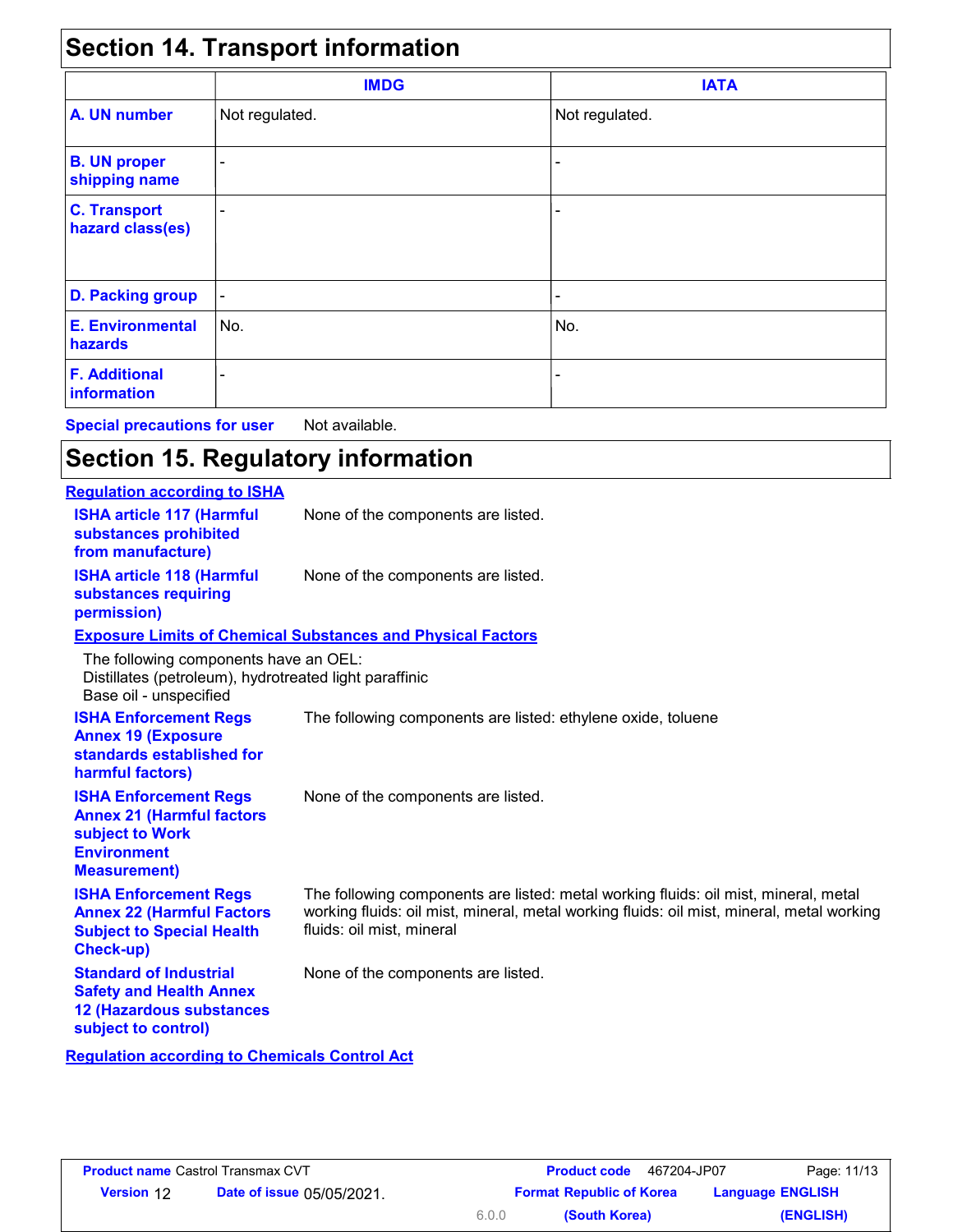### **Section 15. Regulatory information**

| Secuoli 19. Regulatory Information                                             |                                                                                                                                                                           |
|--------------------------------------------------------------------------------|---------------------------------------------------------------------------------------------------------------------------------------------------------------------------|
| <b>CCA Article 20 Toxic</b><br><b>Chemicals (K-Reach</b><br><b>Article 20)</b> | Not applicable                                                                                                                                                            |
| <b>CCA Article 18 Prohibited</b><br>(K-Reach Article 27)                       | None of the components are listed.                                                                                                                                        |
| <b>CCA Article 20 Restricted</b><br>(K-Reach Article 27)                       | None of the components are listed.                                                                                                                                        |
| <b>CCA Article 11 (TRI)</b>                                                    | None of the components are listed.                                                                                                                                        |
| <b>CCA Article 39 (Accident</b><br><b>Precaution Chemicals)</b>                | None of the components are listed.                                                                                                                                        |
| <b>Dangerous Materials</b><br><b>Safety Management Act</b>                     | Class: Class 4 - Flammable Liquid<br>Item: 6. Class 4 petroleums<br>Threshold: 6000 L<br>Danger category: III<br>Signal word: Contact with sources of ignition prohibited |
| <b>Wastes regulation</b>                                                       | Designated Waste                                                                                                                                                          |
| <b>Regulation according to other foreign laws</b>                              |                                                                                                                                                                           |
| <b>Australia inventory (AICS)</b>                                              | All components are listed or exempted.                                                                                                                                    |
| <b>Canada inventory</b>                                                        | All components are listed or exempted.                                                                                                                                    |
| <b>China inventory (IECSC)</b>                                                 | All components are listed or exempted.                                                                                                                                    |
| <b>REACH Status</b>                                                            | For the REACH status of this product please consult your company contact, as<br>identified in Section 1.                                                                  |
| <b>Japan inventory (ENCS)</b>                                                  | All components are listed or exempted.                                                                                                                                    |
| <b>Korea inventory (KECI)</b>                                                  | All components are listed or exempted.                                                                                                                                    |
| <b>Philippines inventory</b><br>(PICCS)                                        | Not determined.                                                                                                                                                           |
| <b>Taiwan inventory (TCSI)</b>                                                 | All components are listed or exempted.                                                                                                                                    |
| <b>United States inventory</b><br>(TSCA 8b)                                    | Not determined.                                                                                                                                                           |

# **Section 16. Other information**

| <b>History</b>                                          |                                                                                                                                                                                                                                                                                                                                                                                                                                                                                                                                                                             |  |  |  |
|---------------------------------------------------------|-----------------------------------------------------------------------------------------------------------------------------------------------------------------------------------------------------------------------------------------------------------------------------------------------------------------------------------------------------------------------------------------------------------------------------------------------------------------------------------------------------------------------------------------------------------------------------|--|--|--|
| <b>Source of Information</b>                            | Sources of key data used to compile the Safety Data Sheet: Hazard assessment<br>review data, toxicological reviews, and product physical properties; component<br>supplier hazard communication data; and other publically available resources.                                                                                                                                                                                                                                                                                                                             |  |  |  |
| <b>Date first prepared</b>                              | 30/01/2013                                                                                                                                                                                                                                                                                                                                                                                                                                                                                                                                                                  |  |  |  |
| <b>Number of revisions and</b><br>date of last revision | 05/05/2021.<br>12                                                                                                                                                                                                                                                                                                                                                                                                                                                                                                                                                           |  |  |  |
| <b>Prepared by</b>                                      | <b>Product Stewardship</b>                                                                                                                                                                                                                                                                                                                                                                                                                                                                                                                                                  |  |  |  |
| <b>Key to abbreviations</b>                             | AMP = Acceptable Maximum Peak<br>ACGIH = American Conference of Governmental Industrial Hygienists, an agency<br>that promulgates exposure standards.<br>ADG = Australian Code for the Transport of Dangerous Goods by Road and Rail<br>ADG Code = Australian Code for the Transport of Dangerous Goods by Road and<br>Rail<br>CAS Number = Chemical Abstracts Service Registry Number<br>HAZCHEM Code = Emergency action code of numbers and letters which gives<br>information to emergency services. Its use is required by the ADG Code for<br>Dangerous Goods in bulk. |  |  |  |